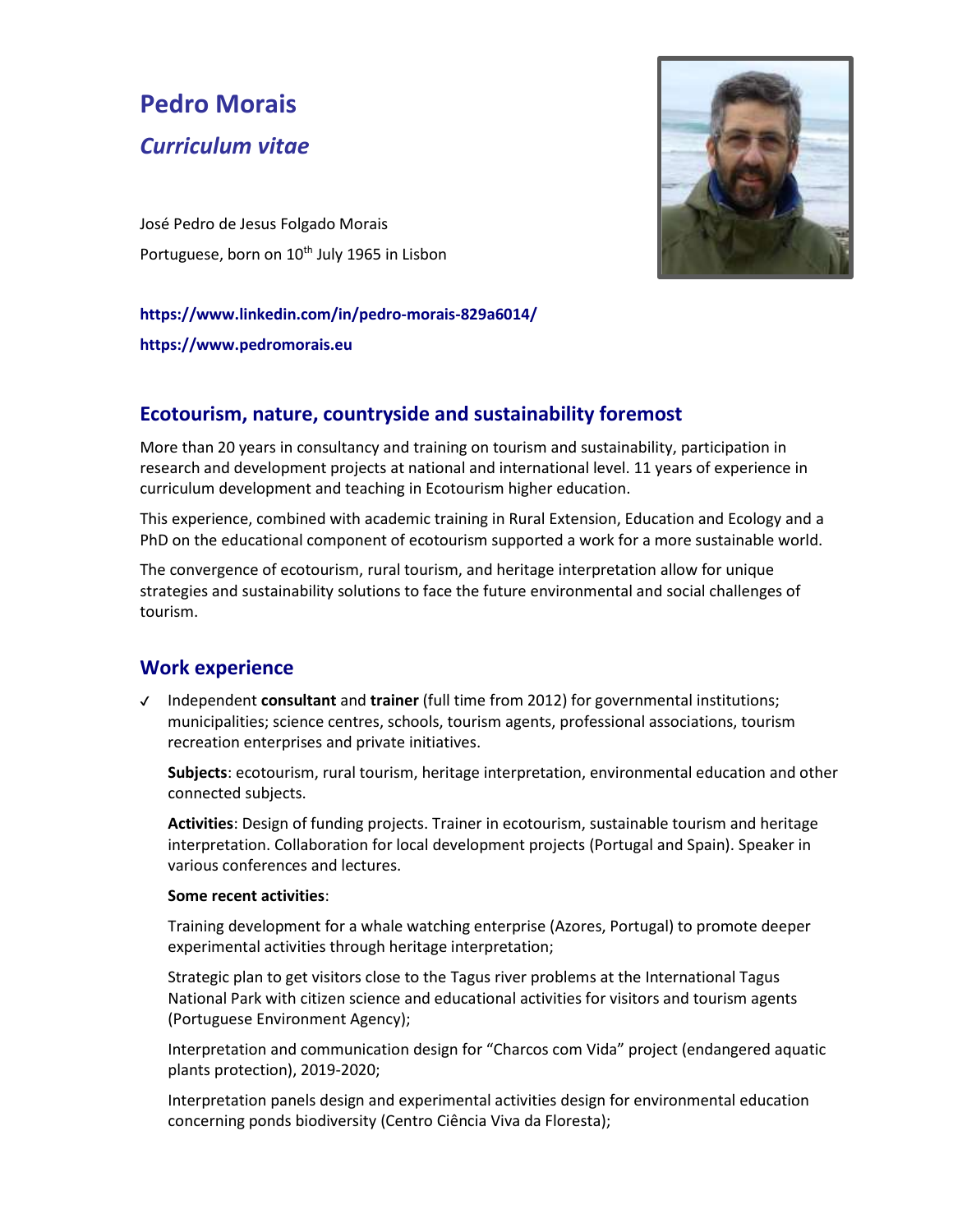Various training activities about heritage interpretation and ecotourism;

Support various tourism private projects to rise their sustainability level;

Promotion of local meetings at several municipalities to discuss ecotourism potential and how to take the opportunity of the new ecotourism legislation (Law 86/2019) for the development of the territories;

Participations in **international webinars** (Columbia, Spain, Mozambique, Brazil) on ecotourism and heritage interpretation subjects.

## **Academic Experience**

#### **2020 until now**

- ✔ Jury member in a doctoral panel: "Public Perception and Engagement in the Face of Climate Risk in The Coast of Paraná" (University of Paraná, Brazil),
- ✔ Jury member in a master thesis panel: "Environmental Interpretation in Integral Protected Areas: The Case Study of Abrolhos National Marine Park" (University of Rio Grande do Norte, Brazil).

#### **From 2000 to 2011**

✔ **Assistant Lecturer** at Escola Superior Agrária de Coimbra/IPC (Agricultural College of Coimbra/Polytechnic Institute), Portugal - www.esac.pt.

Tasks: course design, 20 course units teaching (tutorials and lectures) and supporting outdoor activities in the Masters degrees in Ecotourism and Organic Farming and in undergraduate courses of Eco-agrotourism/Ecotourism, Environmental Engineering and Agricultural Engineering.

**Organized**, **planned** and responsible for **lectures** of 10 course units of the undergraduate degree in Ecotourism, and collaborated in the design of more than 5 other course units of other degrees. Developed several presentations and texts related to Ecotourism teaching.

**Supervision** of more than 30 dissertations and **jury member** of more than 60 final degree dissertations, mainly on Ecotourism

#### **Research projects:**

- GUYAGROFOR **Development of Sustainable Agroforestry Systems Based on Indigenous and Maroon Knowledge** in the Guyana Shield Region. (FP6-2002-INCO-DEV-1) (2004- 2009)
- EMAS@School **Environmental Management and Audit Scheme** at ESAC. Project LIFE03 ENV/P/000501. Education and communication tasks (2003- 2007).

# **Education**

✔ **PhD in Ecology** with the thesis "Contribution for the knowledge of the educational component of ecotourism in Portugal" under the supervision of Javier Benayas (UAM) and António Ferreira (CERNAS, Coimbra). Classification "Distinction, cum laude". Universidad Autónoma de Madrid, Spain, 2017.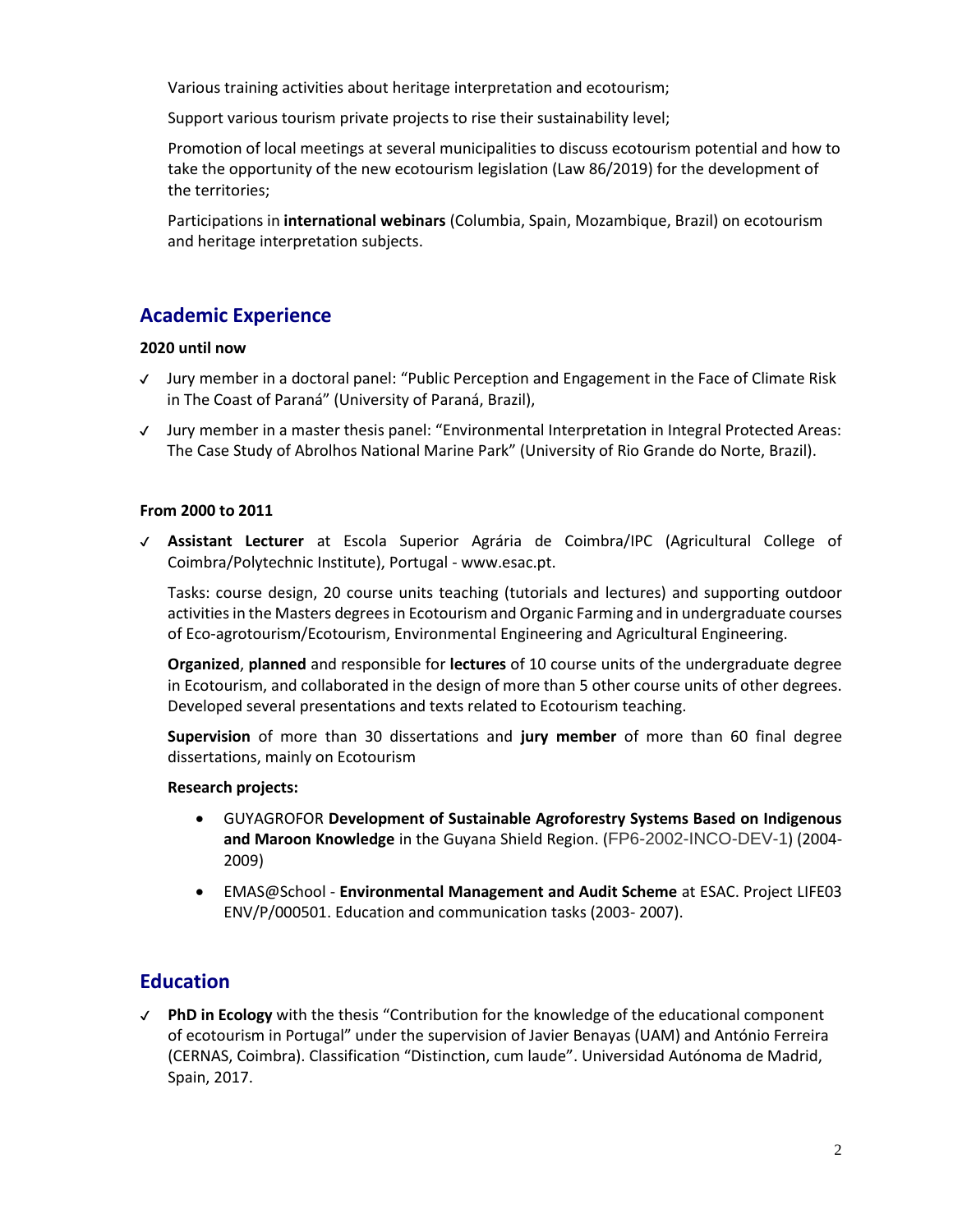- ✔ **Diploma de Estudios Avanzados** (Advanced Studies Certificate) on "The efficacy of environmental educational and interpretation activities: the Figueira da Foz saltworks trail, Portugal". Universidad Autónoma de Madrid, Spain, 2010.
- ✔ **Master of Arts in Distance Education**, University of London. London, UK, 1996.
- ✔ **Agricultural Engineering degree** (5 years) specialisation in Rural Extension, with the thesis: "Distance training: A strategy for the Alentejo region", Universidade de Évora, 1994.

# **Certifications**

- ✔ **Certified trainer** (in progress) by Interpret Europe for Interpretation Guides.
- ✔ **Certified trainer** by the Institute for Employment and Vocational Training (IEFP) nº EDF3110/98, since 1998.
- ✔ **Certified trainer** by Scientific-Pedagogical Council for Lifelong Training nº CCPFC/RFO 11279/00, since 1990.
- ✔ **Certified Interpretation guide** by Interpret Europe, since 2020.

## **Other courses**

- ✔ **"Design of Interpretative Trails"** (40 hours). Centro Nacional de Educación Ambiental (CENEAM), Segóvia, Spain, June 2015.
- ✔ **"Planning for Natural and Cultural Heritage Interpretation**" (40 hours). AIP, Alcoy, Spain, July 2006.
- ✔ **"Tourism in Rural Areas: Strategies and Promotion"** (40 hours)**.** International Centre for Advanced Mediterranean Agronomic Studies (CIHEAM), Saragoza, Spain, December 2003.
- ✔ **"Distance Learning, Design, Systems and Materials**" (160 hours). Open University, UK, September/October 1993.

# **Professional Associations**

- ✔ Founder of the **Portuguese Association of Ecotourism**, setup by the end of 2021.
- ✔ Member of **TAPAS - Tourism and Protected Areas Specialist Group,** from the IUCN World Commission on Protected Areas (WCPA).
- ✔ Country co-coordinator of **Interpret Europe**, the European Association of Heritage interpretation, since 2020.
- ✔ Promoter and member of CLIP, the **Portuguese Speaking Community of Heritage Interpretation**, with more than 30 members of 5 Portuguese speaking countries.
- ✔ Member of the board of **Plataforma Vale del Tietar en Transicion**, a Spanish ONG aimed to promote a sustainable transition in the Tietar Valley (near Madrid) and its designation as a Biosphere Reserve.